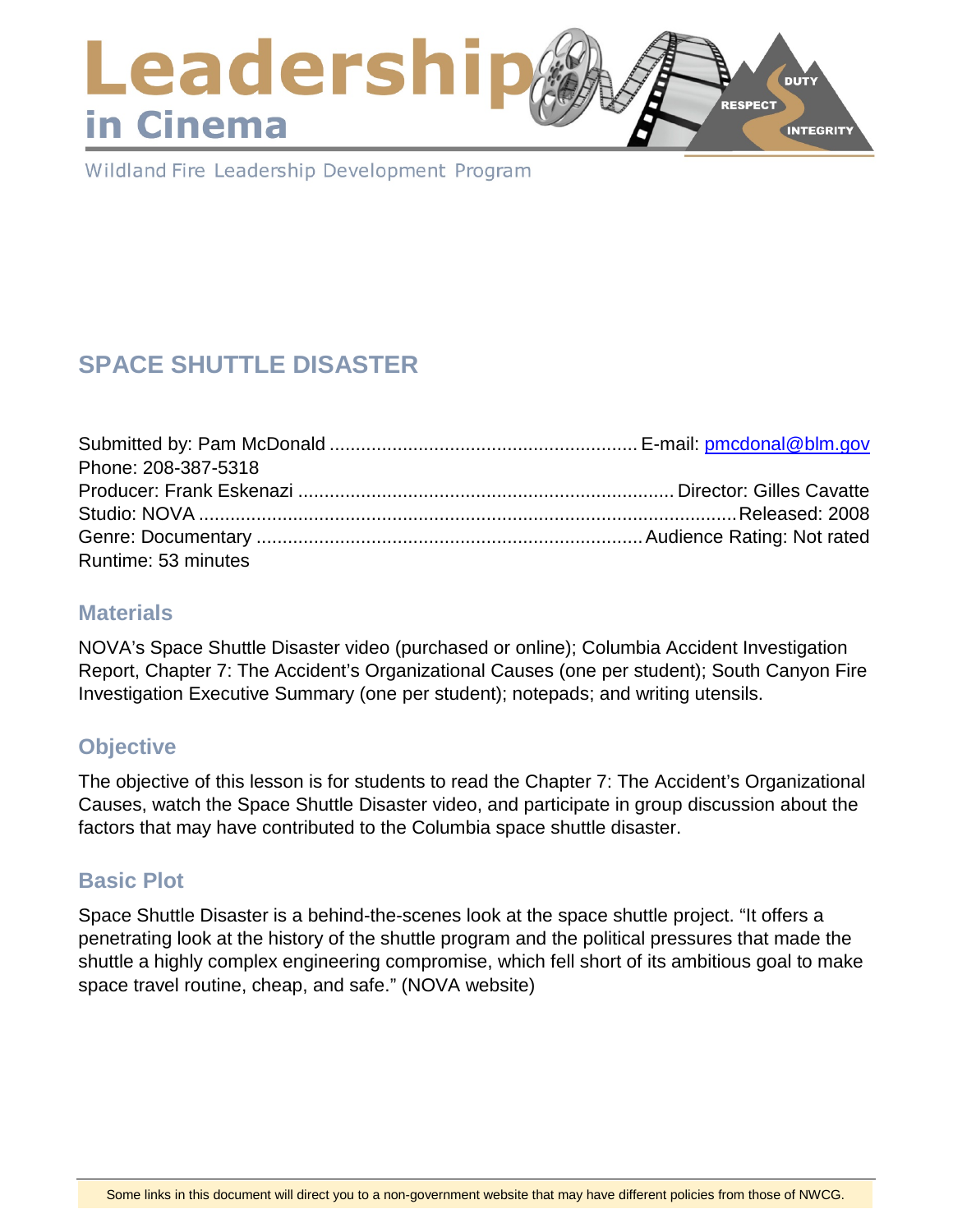# **Cast of Main Characters**

# **Facilitator Notes**

- [NOVA website and Space Shuttle Disaster](http://www.pbs.org/wgbh/nova/space/space-shuttle-disaster.html) video transcript.
- Download and print a copy of the Columbia Accident Investigation Board Report (Volume [1\),](https://www.nasa.gov/columbia/home/CAIB_Vol1.html) [Chapter 7:"The Accident's Organizational Causes](http://s3.amazonaws.com/akamai.netstorage/anon.nasa-global/CAIB/CAIB_lowres_chapter7.pdf) for each student.
- Download and print a copy of the [South Canyon Fire Investigation Executive Summary](https://www.wildfirelessons.net/orphans/viewincident?DocumentKey=db8d7dbe-5f56-4b4b-bfe4-aec1a4e40b53) from the full investigation report for each student.

# **Facilitation Tips**

- 1. Organize a group of students to participate in the Space Shuttle Disaster discussion.
- 2. Have students, individually or as a group, watch Space Shuttle Disaster.
- 3. Conduct a guided discussion using some or all of the associated resources (handout and possible comments provided). Have students discuss their findings and how they will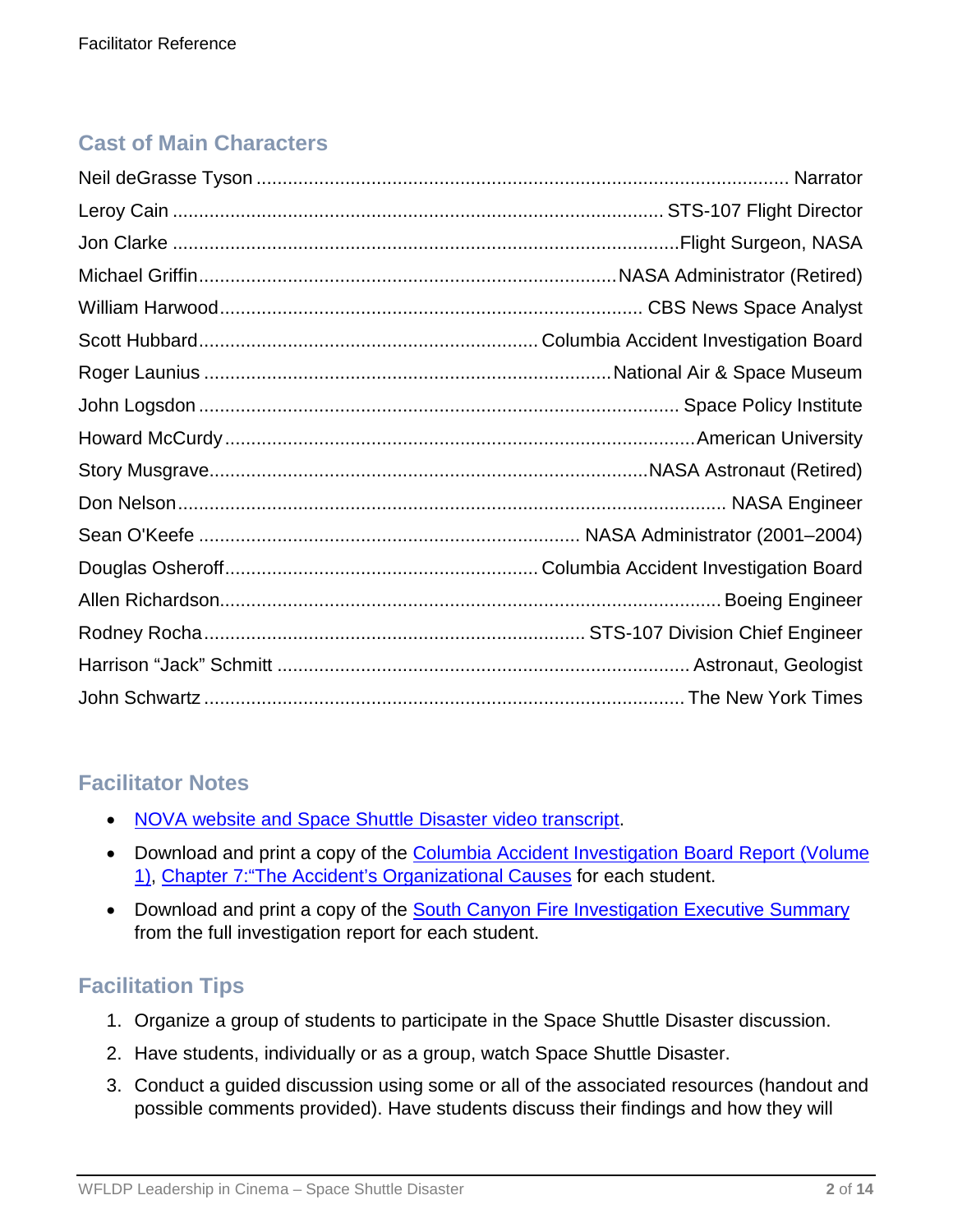apply leadership lessons learned to their role in wildland fire suppression. Facilitate discussion in groups that have difficulty.

### **References**

Facilitators are encouraged to review the links below in order to obtain information that may be helpful during group/classroom discussions and for continued leadership development.

- ["The Insider Who Knew"](http://www.pbs.org/wgbh/nova/space/rocha-space-shuttle.html)—NOVA podcast featuring NASA engineer Rodney Rocha.
- ["Final Space Shuttle Launch Will Be the End of an Era.](https://www.washingtonpost.com/national/health-science/remembering-the-shuttle-era/2011/07/01/AG35yStH_video.html?deferJs=true&outputType=default-article)" The Washington Post. 2011.
- ["Performing a Project Premortem.](https://hbr.org/2007/09/performing-a-project-premortem)" Klein, Gary. Harvard Business Review. September 2007.
- High Reliability Organizing [What It Is, Why It Works, How to Lead It](https://www.nifc.gov/training/HRO/HRO_2010training.pdf) (information from the BLM Fire and Aviation Directorate, Division of Fire Operations, March 2010 HRO training session).
- [Wildland Fire Lessons Learned Center](https://www.wildfirelessons.net/home)

# **Leadership Challenges**

As part of this lesson, facilitators are encouraged to challenge students to read the following selections. The last three are suggested reading items from the Professional Reading Program.

• Boin, Arjen and Schulman, Paul. "Assessing NASA's Safety Culture: The Limits and [Possibilities of High-Reliability Theory.](http://faculty.cbpp.uaa.alaska.edu/afgjp/PADM610/Assessing%20NASA)" Public Administrative Review. December 2008.

(This article is included to spur discussion about high reliability organizations (HRO). Included in the [Columbia Accident Investigation](http://s3.amazonaws.com/akamai.netstorage/anon.nasa-global/CAIB/CAIB_lowres_chapter7.pdf) Report, Chapter 7 is a reference to assertions that NASA failed as a safety culture.)

- Perrow, Charles. Normal Accidents. Princeton University Press. 1999.
- Vaughan, Diane. "Targets for Firefighting Safety: Lessons from the Challenger Case." Presented at Interagency Hotshot Crew Workshop. 1996. Based on her extensive research regarding NASA's culture and the decisions leading up to the launch of the space shuttle Challenger, Vaughan discusses the role that organizational culture can play in affecting firefighter performance and safety.
- Weick, Karl E. and Kathleen M. Sutcliffe. Managing the Unexpected. Jossey-Bass. 2001. Subtitled "Assuring High Performance in an Age of Complexity," this book looks at how HROs like aircraft carriers, nuclear power plants, and firefighting crews manage high-risk operations.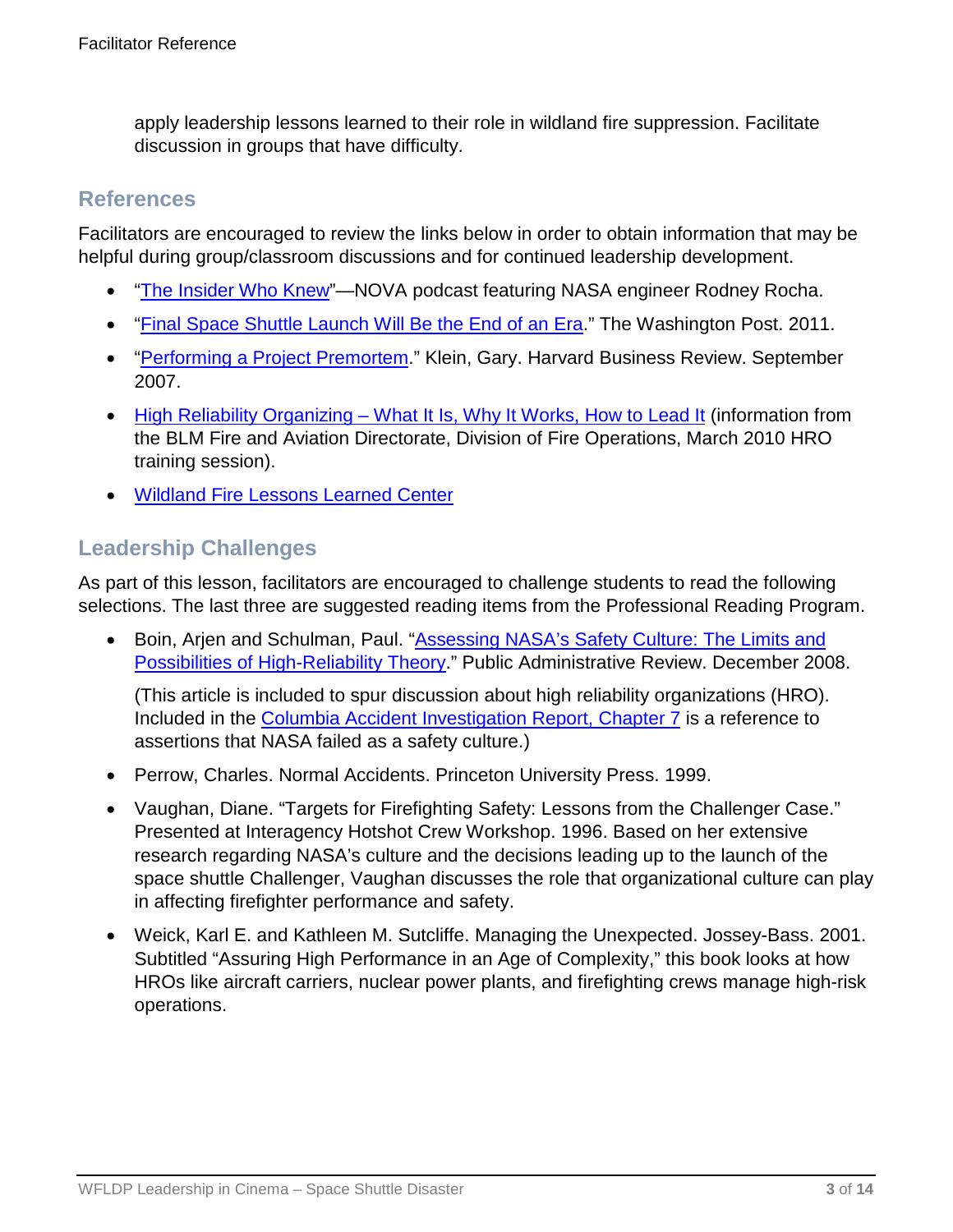# **Space Shuttle Disaster**

#### **Guided Discussion with Possible Answers**

- 1. What is meant by the term "high reliability organization" (HRO)?
	- "An organization that operates continuously under trying conditions and has fewer than its fair share of major incidents." (Karl E. Weick and Kathleen M. Sutcliffe)
	- "An organization that has succeeded in avoiding catastrophes in an environment where normal accidents can be expected due to risk factors and complexity." (Wikipedia)
- 2. What are the five basic principles/characteristics of HROs?
	- Preoccupation with failure
	- Reluctance to over simplify
	- Sensitivity to operations
	- Deference to expertise
	- Commitment to resilience
- 3. What are the pillars of a safety culture?
	- Reporting culture: Safety cultures are dependent on knowledge gained from near misses, mistakes, and other "free lessons." People must feel willing to discuss their own errors in an open, non-punitive environment.
	- Just culture: An atmosphere of trust where people are encouraged to provide essential safety-related information yet a clear line is drawn between acceptable and unacceptable behavior.
	- Flexible culture: One that adapts to changing demands by flattening hierarchies and deferring to expertise regardless of rank.
	- Learning culture: The combination of candid reporting, justice, and flexibility enables people to witness best practices and learn from ongoing hazard identification and new ways to cope with them.
- 4. How did NASA's organizational culture and structure contribute to the Columbia accident?
	- Refer students to the Columbia Accident Investigation Report, Chapter 7: The Accident's Organizational Causes, p. 177.
		- o"The organizational causes of this accident are rooted in the Space Shuttle Program's history and culture, including the original compromises that were required to gain approval for the Shuttle Program, subsequent years of resource constraints, fluctuating priorities, schedule pressures, mischaracterizations of the Shuttle as operational rather than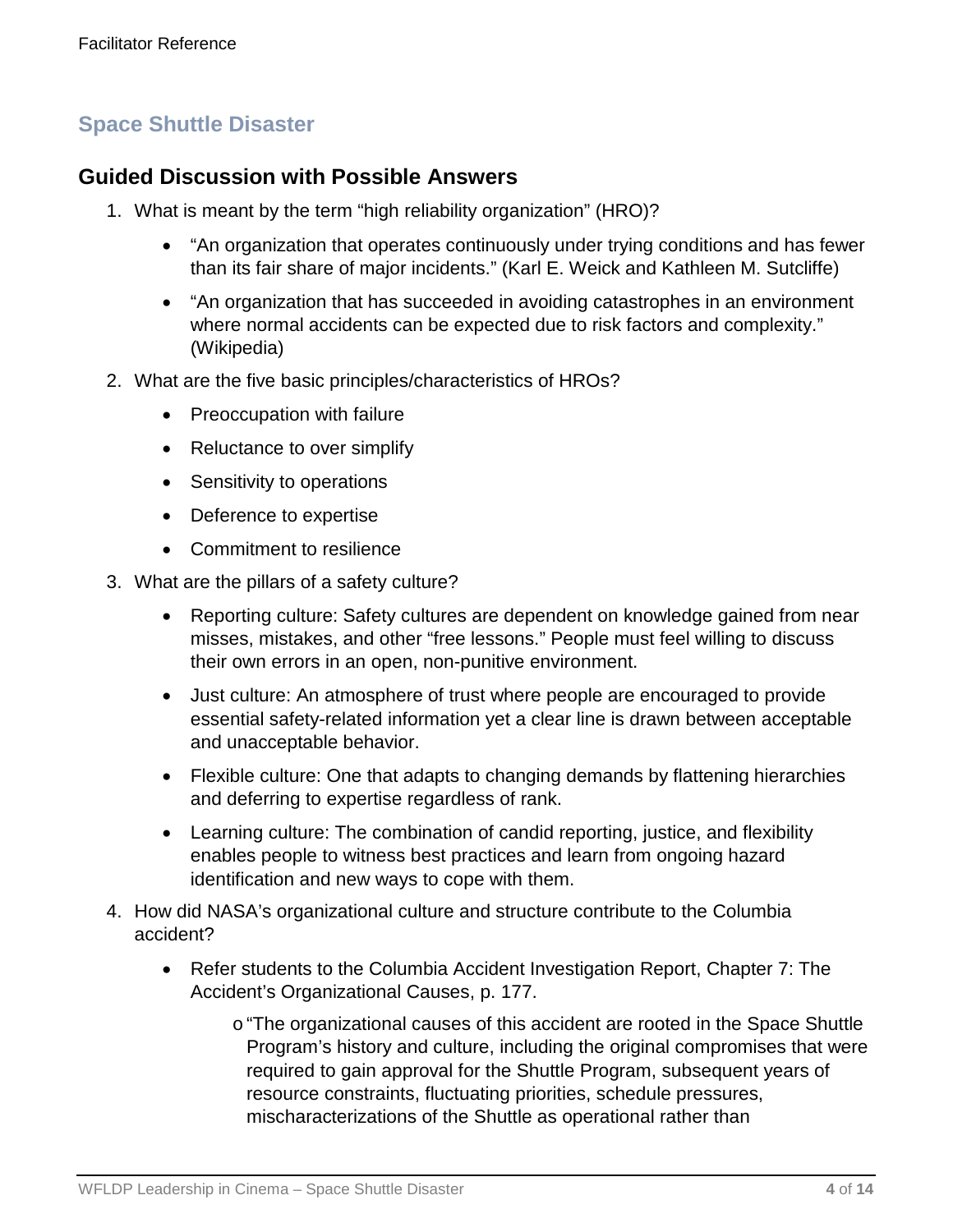developmental, and a lack of an agreed national vision. Cultural traits and organizational practices detrimental to safety and reliability were allowed to develop, including: reliance on past success as a substitute for sound engineering practices (such as testing to understand why systems were not performing in accordance with requirements/specifications); organizational barriers which prevented effective communication of critical safety information and stifled professional differences of opinion; lack of integrated management across program elements, and the evolution of an informal chain of command and decision-making processes that operated outside the organization's rules."

- 5. What was NASA's number one priority for human space travel? Did focus on this priority become blurred with other objectives? If so, what caused the blur? How is this similar or different from your experiences in wildland fire?
	- Safety was NASA's number one priority.
	- A focus on launch schedules may have resulted in a compromise of safety.
		- o"Launch schedule was a prime consideration. We kept saying that safety is the number one consideration, but launch schedule was right up there with it." – Don Nelson, NASA engineer (12:43 – 13:10)
	- Answers will vary. Facilitate respectful group discussion.
- 6. What are you doing on your local unit to promote a safety culture? Are there areas of improvement and lessons learned from watching the video and reading the literature that will benefit your organization?
	- Answers will vary. Facilitate respectful group discussion.
- 7. Respectfully discuss the following statements in relation to wildland fire. How does attitude and culture affect the organization?
	- "The successes of the past, the report [the CAIB] tells us, had generated a culture of complacency, even hubris. NASA had become an arrogant organization that believed it could do anything." (cf. Starbuck and Miliken, 1988, as cited in Public Administration Review, November/December 2008)
	- The Apollo era created at NASA an exceptional "can-do" culture marked by tenacity in the face of seemingly impossible challenges." (CAIB 2003, 101 cited in Public Administration Review, November/December, 2008)
	- "The 'can do' attitude of supervisors and firefighters led to a compromising of Standard Firefighting Orders and a lack of recognition of the 18 Watch Out Situations." (South Canyon Fire Investigation—Executive Summary, 1994, p. 3.)
- 8. Moments after Columbia is determined to have broken apart in flight, Flight Director Leroy Cain locks Mission Control's doors and ceases all communication with the "outside" world (27:22 – 28:02). As a fire leader, how would you handle a sensitive situation such as this? Discuss in your groups ways to minimize the impact of social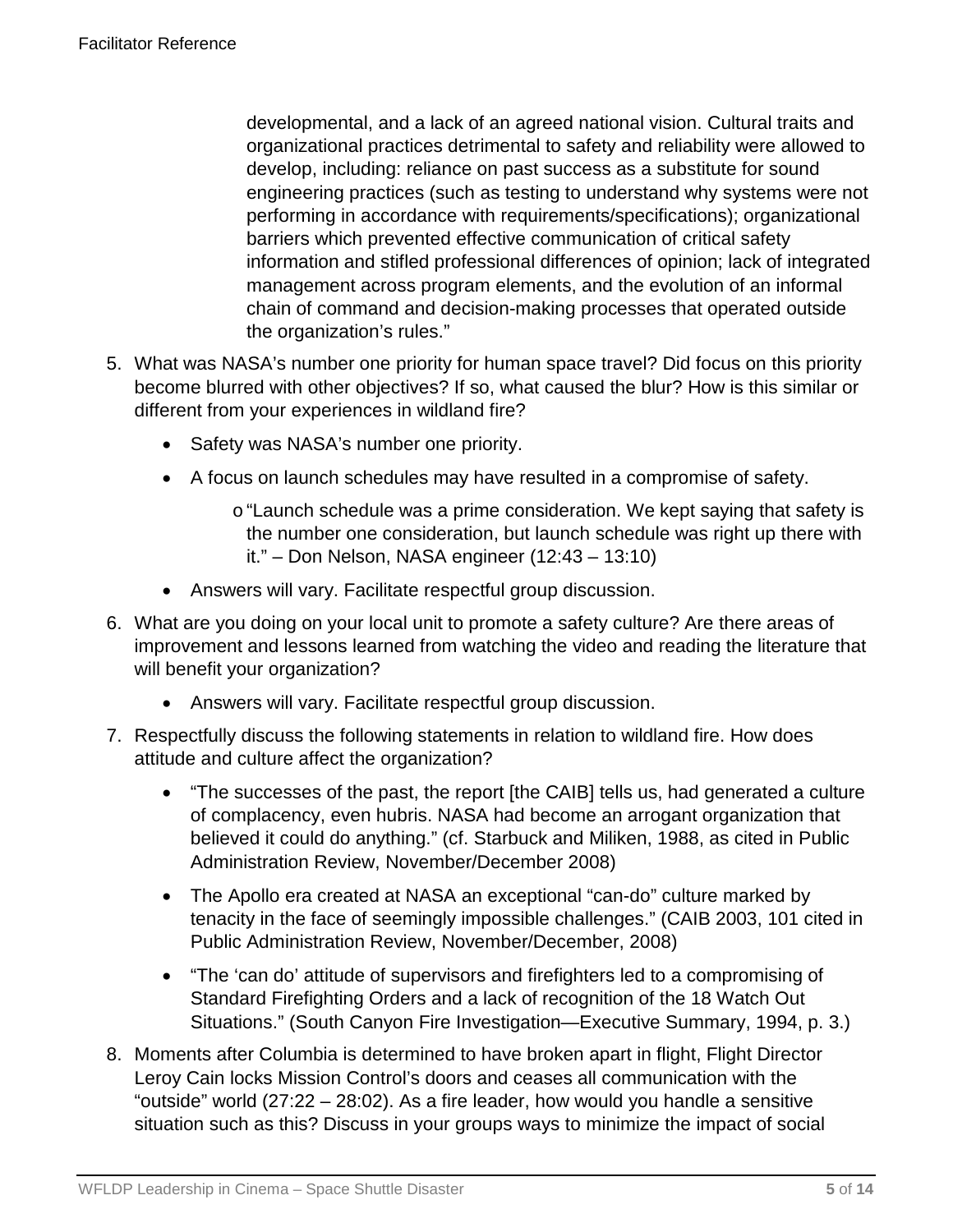media when an accident or incident within an incident occurs. What is your local procedure for such events?

- Answers will vary. Facilitate respectful group discussion.
- Consider having a local subject matter expert discuss local accident/incident protocols.
- Consider hosting a regional **Taking Care of Our Own**® training session provided through the National Fallen Firefighters Foundation.
- 9. Sean O'Keefe stated, "Ironically, in November of 2002, we actually conducted an exercise where we activated a board. We had listed all the members of the board who would be involved in an investigation and so on. And the day this happened [referring to the actual Columbia disaster], at about 9:30, that plan was activated. (28:59 – 29:17)" Within the scope of HRO, what type of exercise was conducted? Do you conduct these types of exercises on your local unit?
	- NASA conducted a premortem exercise.
		- oA method "which helps project teams identify risks at the outset." Individuals participate in a scenario depicting a real-life project failure in order to determine the cause of the failure and to identify means of preventing the failure in the future. Dissenters are encouraged to speak up. (Klein, 2007).
		- o For more information, refer to Gary Klein's "Performing a Project [Premortem.](http://hbr.org/2007/09/performing-a-project-premortem/ar/1)"
- 10.Douglas Osheroff stated, "We actually tasked NASA [after the accident] to put together a team of engineers to imagine that it's day five of the flight and they've just learned that there's a big hole in the left wing of Columbia. So what could they do about it? (40:55 – 41:08)" Within the scope of HRO, what type of exercise was conducted? Do you conduct these exercises on your local unit?
	- NASA conducted a postmortem exercise.
		- oParticipants in a postmortem exercise look at a past incident to identify what happened and then analyze why it happened.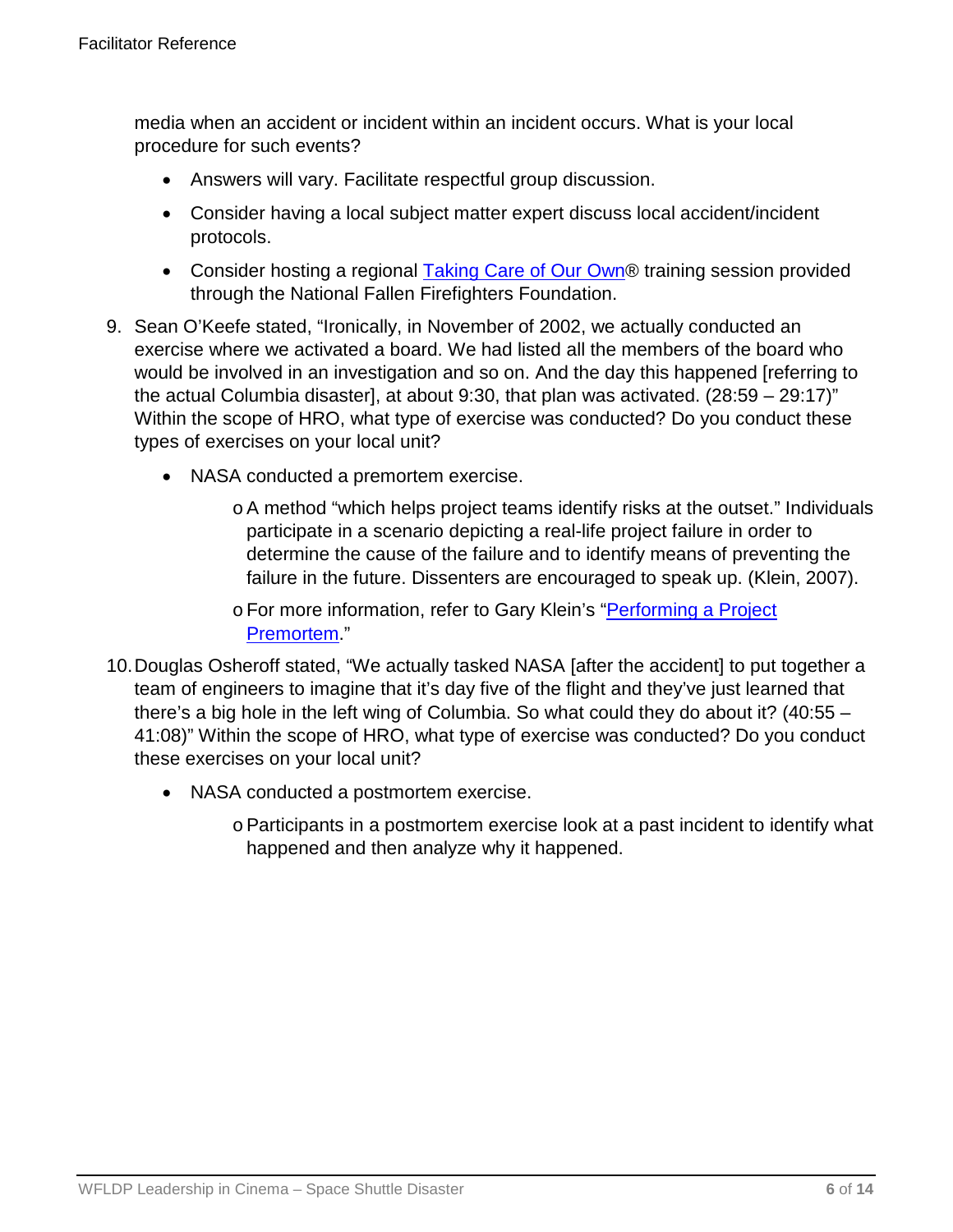### **Quotes and Themes That May Promote Discussion**

- "Launch is…it's acceptance of the risk." Story Musgrave, Astronaut (2:31-3:08)
- "I had been concerned about the erosion of safety culture, and that's based on my observations in the involvement I had taking care of the crew...'Well, if it was so risky, why didn't NASA tell me that?'" – Jon Clark, Flight Surgeon, NASA (4:17 – 4:52)
- "But as NASA was planning the future, the powers in Washington were planning to slash NASA's budget, starting with the remaining Apollo missions. – Narrator (7:39 – 7:48)
- "But combining all the shuttle's functions with cheapness and reusability proved impossible in the end."  $-$  Narrator (10:53  $-$  11:12)
- "Launch schedule was a prime consideration. We kept saying that safety is the number one consideration, but launch schedule was right up there with it." – Don Nelson, NASA engineer (12:43 – 13:10)
- "The engineers down in…close to the vehicle, knew how risky this was, but the upper management chose to ignore the message of problems and said, 'We've committed to do this, and we're going to do it." – John Logsdon, Space Policy Institute (13:10 – 13:25)
- "The Challenger accident was a surprise in two ways to us. It was a surprise just to have the accident. The other surprise is that there were engineers that knew the problem that caused the Challenger accident, and they had been trying to bring it forward to the management, and the management wouldn't listen to them." – Don Nelson, NASA engineer (15:23 – 15:40)
- "The safety regime of this is what makes it so expensive." Sean O'Keefe, NASA Administrator, 2001-2004 (18:37 – 18:58)
- "When you see something, however abnormal, often enough, you begin to think it's normal. The fact that it's happened several times and always explainable upon return and inspection, and you look at what the damage was of the effect of whatever, and said, 'Okay, that's within a margin of acceptable damage or consequence and so therefore not safety- or flight-threatening.'" – Sean O'Keefe, NASA Administrator, 2001-2004 (21:33 – 22:00)
- "…but again, fortunately, your training kind of kicks in, and it forces you to not get zeroed in on any one specific area until you have good reason to do that." – Leroy Cain, STS-107 Flight Director, referring to the moments of the Columbia disaster (24:57 – 25:39)
- "NASA has this terrible expression called 'It's in-family.' In other words, 'We've seen this before. It never did anything before. I don't think it'll do anything now.'" – William Harwood, CBS News Space Analyst (37:28 – 37:40)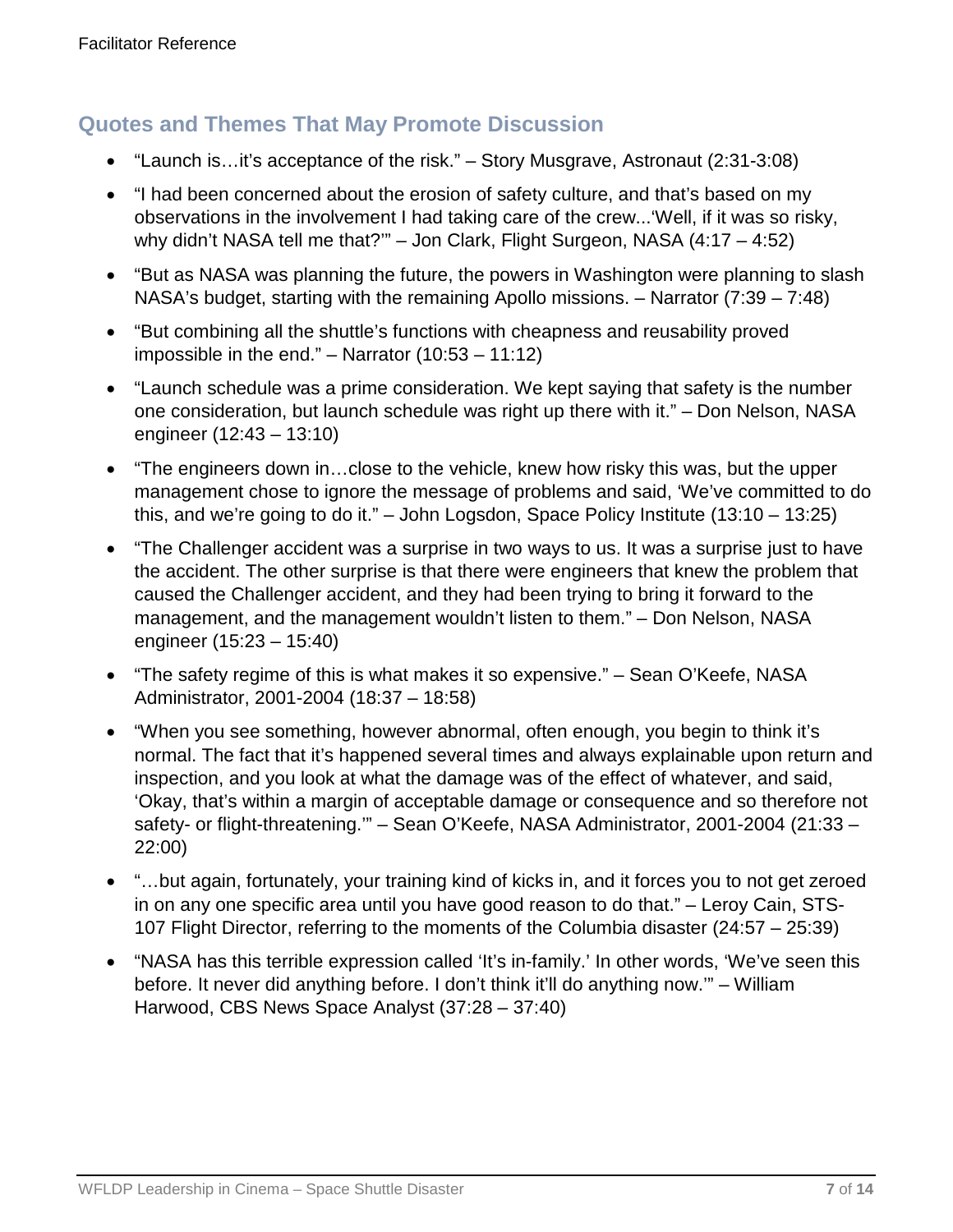# **High Reliability Organizing (HRO)**

HROs practice a form of organizing that reduces the pain created by unexpected events, helps us contain them, and speeds up recovery.

We all plan for what we expect and even develop contingencies for ways we think things could go wrong. Managing the unexpected is difficult to "plan" for by definition. We never imagined those surprises!

Relying only on what we can imagine can eventually mean big surprises, unless we create a mindful infrastructure that is continually

- Tracking small failures
- Resisting oversimplification
- Sensitive to operations
- Maintaining capabilities for resilience
- Taking advantage of shifting locations of expertise

There are ways to build upon our skills to both anticipate and recover from the unexpected test.

The ability to see things coming long before they arrive, even when events are quickly unfolding outside of expectations, or our systems are quietly breaking down just below the surface, can be learned and taught.

The ability to recombine the resources at hand into novel approaches to problem resolution, emotional maturity evidenced in respectful communication under duress, and deep knowledge of how the system's technologies function are a few signs of a commitment to building resilient people, teams and organizations.

The best HROs expect people will make mistakes and that their systems can fail in unimagined ways. This vision is evident in the underlying principles of mindfulness that heighten awareness, increase vigilance, create clarity in the midst of noise, and deal with disasters before they can fully develop.

Continuous updating in a mindful way minimizes the likelihood of large failure, speeds recovery, and facilitates real organizational learning.

*Managing the Unexpected; Assuring High Performance in an Age of Complexity Dr. Karl Weick and Dr. Kathleen Sutcliffe Wildland Fire Lessons Learned Center*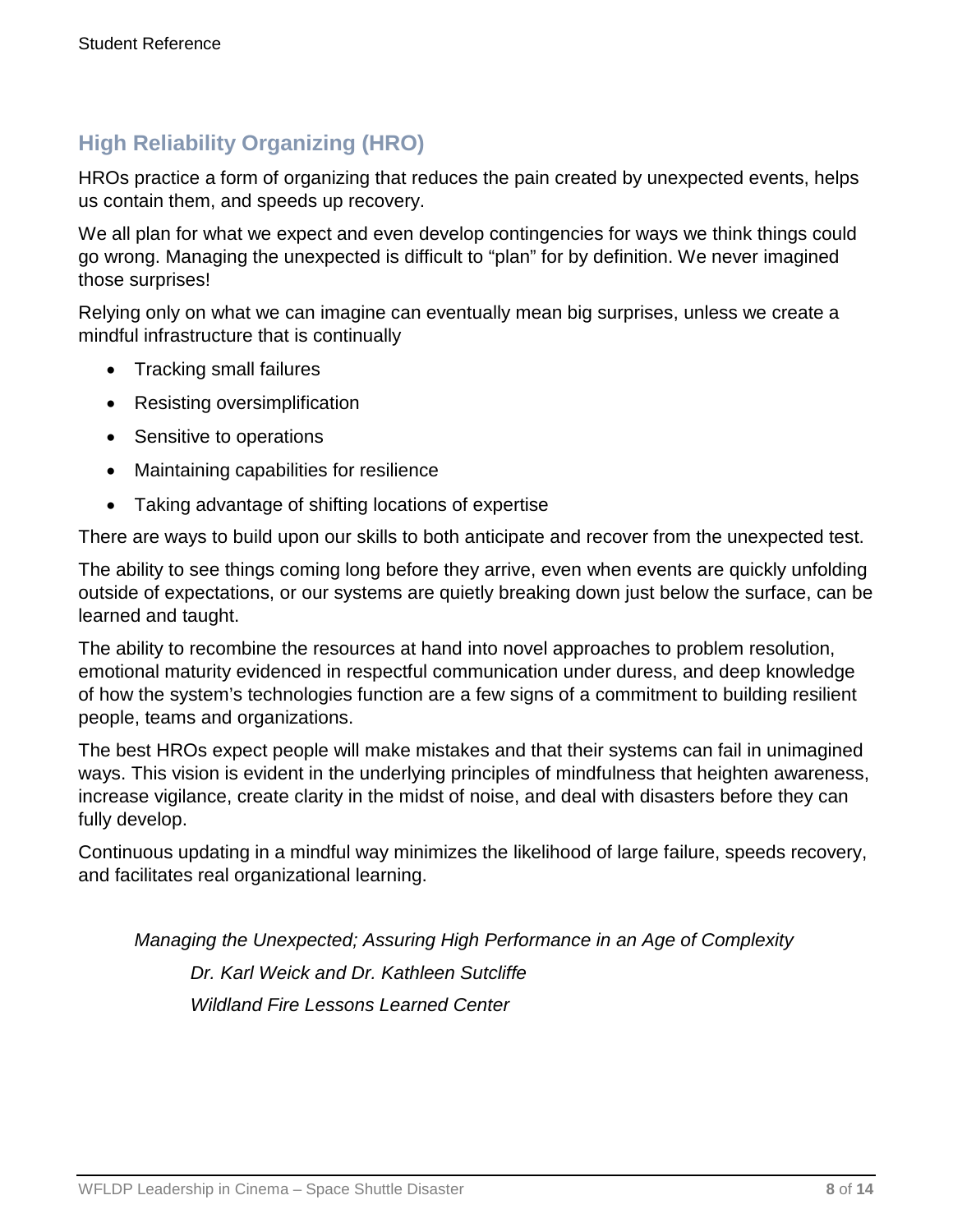# **High Reliability Organizing** *What It Is, Why It Works, How to Lead It*

*(Derived from the BLM Fire and Aviation Directorate's Division of Fire Operations March 2010 HRO training session)*

# **HRO ~ Why It Works**

Karl Weick and Kathleen Sutcliffe cite wildland firefighting crews as one example of a high reliability organization in their book, Managing The Unexpected – Resilient Performance in an Age of Uncertainty. They ask their readers to use our organization as a benchmark, "not because they 'have it right' but because they struggle to get it right on a continuous basis."

### **HRO: A Discipline or a Recipe?**

Donna Hunter explained to attendees that HROs are developed more through discipline than following a recipe for success.

The goal of HRO is to have employees operate in a hyper-vigilant state of mind. Hyper-vigilant employees "recognize even subtle signals, and know that the signal was significant in context."

Quoting Karlene Roberts in New Challenges to Understanding Organizations, Hunter noted that employees in HROs:

- 1. Seek perfection but never expect to achieve it.
- 2. Demand complete safety but never expect it.
- 3. Dread surprise but always anticipate it.
- 4. Deliver reliability but never take it for granted.
- 5. Live by the book but are unwilling to die by it.

The four key pillars for sustainable risk management taken from James Reason's Managing the Risks of Organizational Accidents are:

- Reporting Culture Safety cultures are dependent on knowledge gained from near misses, mistakes, and other "free lessons." People must feel willing to discuss their own errors in an open, non-punitive environment.
- Just Culture An atmosphere of trust where people are encouraged to provide essential safety-related information yet a clear line is drawn between acceptable and unacceptable behavior.
- Flexible Culture One that adapts to changing demands by flattening hierarchies and deferring to expertise regardless of rank.
- Learning Culture The combination of candid reporting, justice, and flexibility enables people to witness best practices and learn from ongoing hazard identification and new ways to cope with them.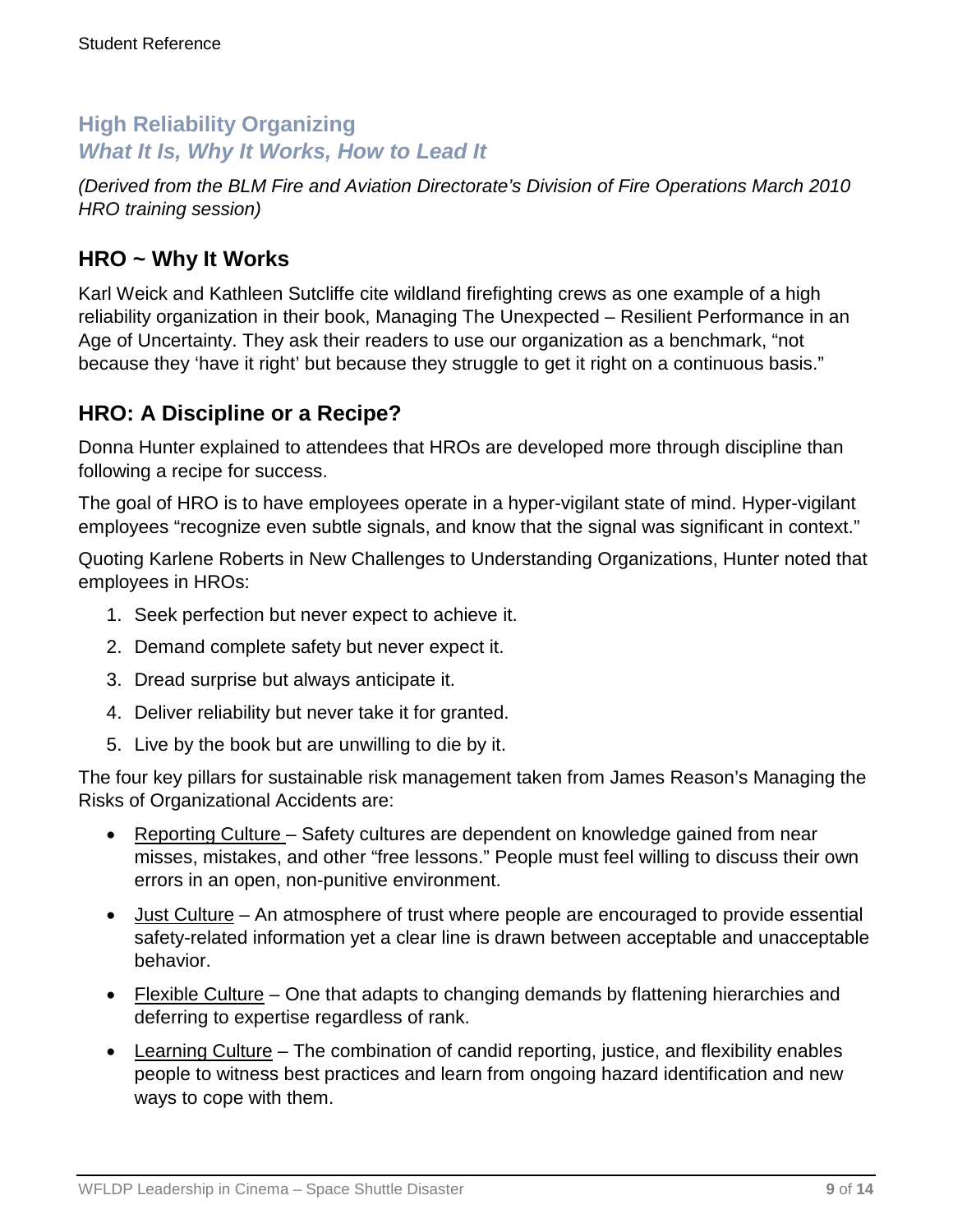To be a premier organization we must:

- Feed the learning back into the organizations
- Encourage team members to ask critical questions.

# **HRO ~ The Five Basics Principles**

#### *Dave Thomas and Donna Hunter*

#### **1. Preoccupation with Failure**

- Vigilant attention to early detection of small errors.
- Encourage reporting of errors and near misses.
- We should be worried we haven't caught everything...we worry when things are going too smoothly…we realize that any lapse is a symptom that something could be wrong with the system.
- We tend to look at large errors with catastrophic consequences but we should look for small failures to avoid large errors. We should be preoccupied with failure before an event occurs.
- We should look at fatality incidents starting months before the accident and ask ourselves, "Why did everything they did make sense to them at the time?"

#### **2. Reluctance to Over Simplify**

"Checklists have their place so we shouldn't throw them out because they are over simplified. Rather, we need to continually ask ourselves what we are missing in our oversimplification." ~ Michelle Ryerson, BLM Safety Manager

- This is not the KISS (Keep It Simple and Short) theory. While checklist and standard operating procedures (SOPs) help us stay focused on key issues and indicators, we know that to manage for the unexpected, we should be reluctant to accept over-simplification.
- We must overcome the tendency to simplify by inviting skepticism to conventional wisdom, questioning standard procedures, and reconciling diverse opinions.

#### **3. Sensitivity to Operations**

Quote: "When they (HROs) 'recognize' an event as something they have experienced before and understood, that recognition is a source of concern rather than comfort. The concern is that superficial similarities between the present and the past mask deeper differences that could prove fatal."  $\sim$  Karl E. Weick

- Even small variations in operations deserve individual attention.
- A vigilant eye on operations helps us make continuous adjustments that prevent small errors now before they become large errors in the future.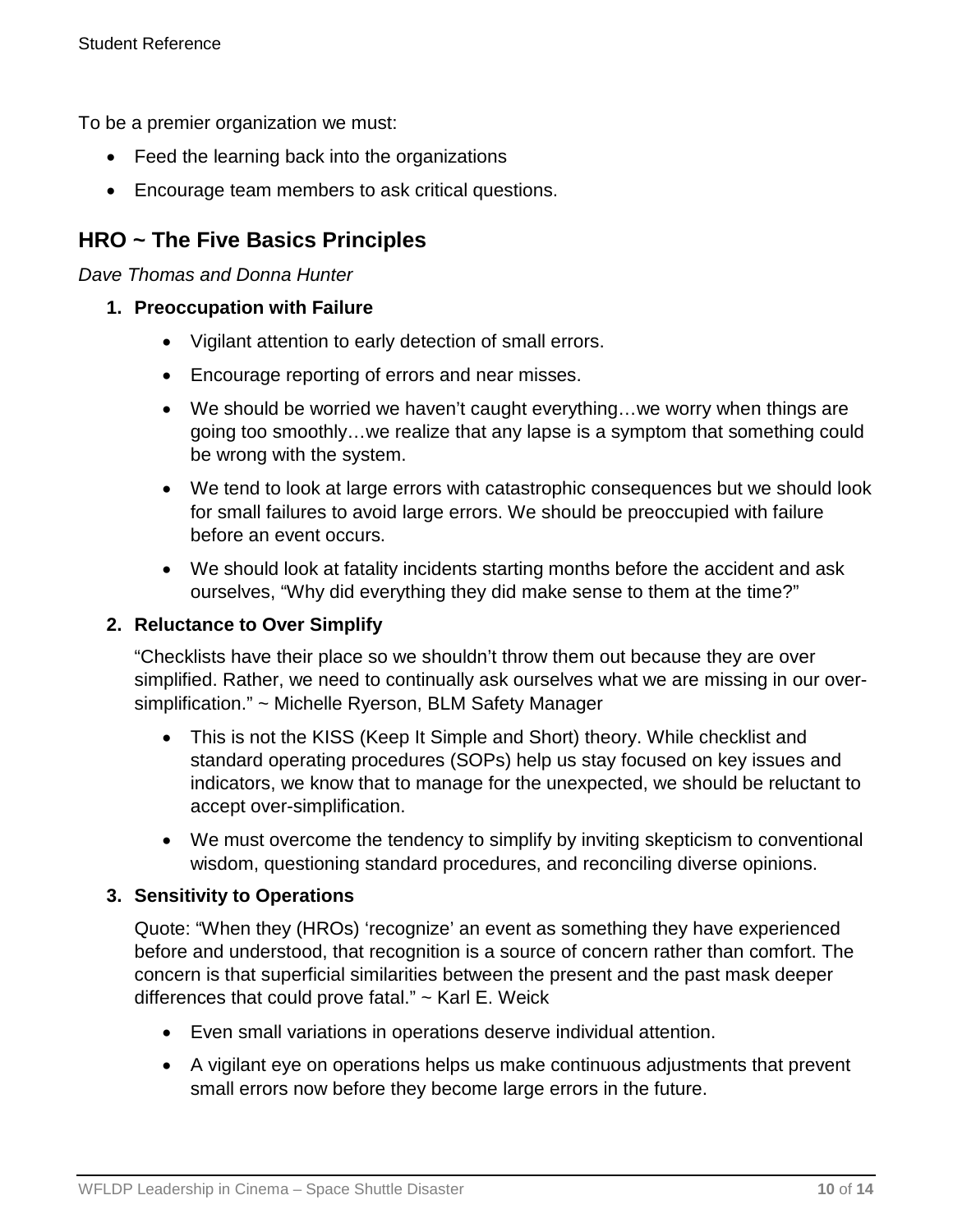- We must notice anomalies while they are still tractable and can be isolated. They need to be caught before they escalate into a catastrophic accident.
- Most accidents are not the result of a single error, but rather an accumulation of numerous small errors that result in a disproportionately large accident.
- "We look at our organization like an air traffic controller looking at a radar screen…looking for weak signals that just bleep on occasion. This is how we maintain an organizational preoccupation with failure and sensitivity to operations." ~ Sheldon Wimmer, SFMO Utah

#### **4. Deference to Expertise**

- HROs push decision making down to the front line (point of the spear), and authority migrates to the person with the most expertise, regardless of rank.
- Expertise is not confused with experience. Experience by itself does not guarantee expertise. We must scan up and down the chain of command to find the right expertise needed to handle the current or potential problem.
- Decision making should migrate to the person with the unique knowledge needed to confront the given situational complexities.

#### **5. Commitment to Resilience**

- HROs have the ability to be stretched and still bounce back. They continuously evaluate the worst case scenario and practice internal fire drills.
- They know they haven't seen all the ways that a system can fail.
- HROs cultivate employees to confront organizational obstacles and actively find solutions or workarounds.
- HROs are vigilant at keeping errors small and improvising workarounds that allow the system to keep functioning.

#### *"HROs put a premium on training, personnel with deep and varied experience, and skills of recombination and making do with whatever is at hand." ~ Karl E. Weick and Kathleen M. Sutcliffe*

### **Organizational Inputs to a Resilient System**

The ability to deal with an emergency situation is dependent on the systems, structures, and cultures put in place before a crisis occurs. Resiliency includes both individual and organizational inputs. These inputs include:

- Knowledge gained through openness and sharing of information.
- Accumulated experience.
- Facilitated learning.
	- o Maximize a reporting culture.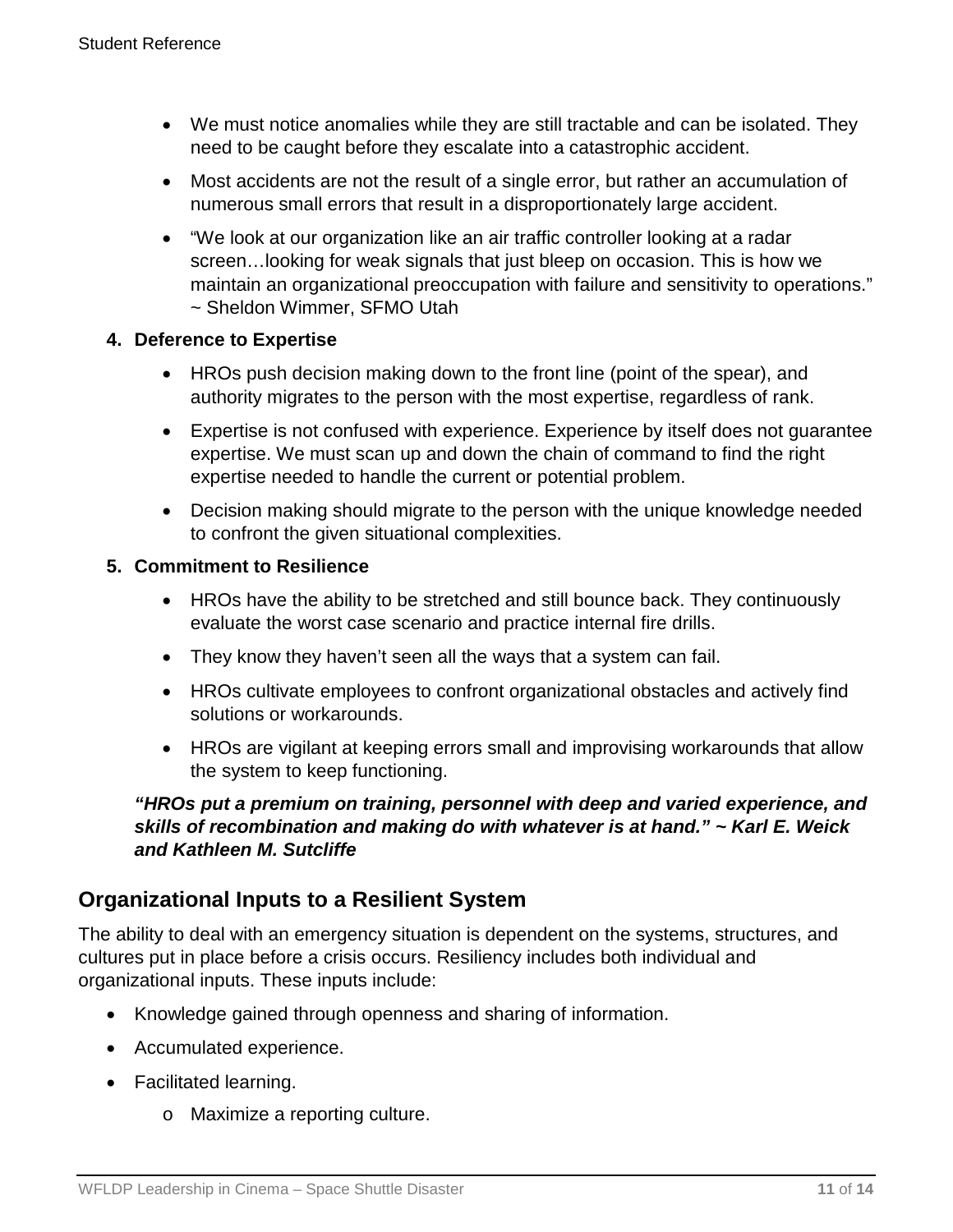- Restructuring to meet demand of the organization not previously anticipated.
- Coping with unforeseen challenges.
- Flexibility and adaptability in available people and resources to mitigate challenges.
	- o We need to have the right people with the right authority to make decisions in a timely matter.
	- o We feel empowered to take drastic measures when necessary; e.g., closing down a major freeway during a wildfire or exercising the right to turn down an assignment.

#### **How Do We Maintain Resiliency?**

- Sponsor leadership courses which stress communications and the ability to speak up at all levels of the organization.
- Lead by example (show quick decision making or play "what if" games).
- Run premortem and postmortem exercises

#### **premortem exercises**

Premortem exercises are very powerful tools that begin by looking at an incident that will take place in the near future. All participants are instructed to assume that something went spectacularly wrong and are then asked to determine the cause of this tragic ending, and identify ways of preventing this failure from happening. Premortem exercises:

- Can be done on a scheduled prescribed fire or in an incident action plan (IAP).
- Let all participants introduce their idea of what went wrong. Supervisors invite subordinates to tell them how this incident or plan can fail.
- Look for blind spots.
- Determine ways to prevent this failure.

#### **Postmortem Exercises**

Postmortem exercises look at a past incident. Participants identify what happened and then analyze why it happened. Postmortem exercises:

• Are more in depth than an after action review (AAR) but not as detailed as an investigation.

Look at organizational systems months before the incident.

• Are designed to avoid hindsight bias.

Source: High Reliability Organizing – [What It Is, Why It Works, How to Lead It.](https://www.nifc.gov/training/HRO/HRO_2010training.pdf) BLM Fire and Aviation Directorate, Division of Fire Operations. March 2010.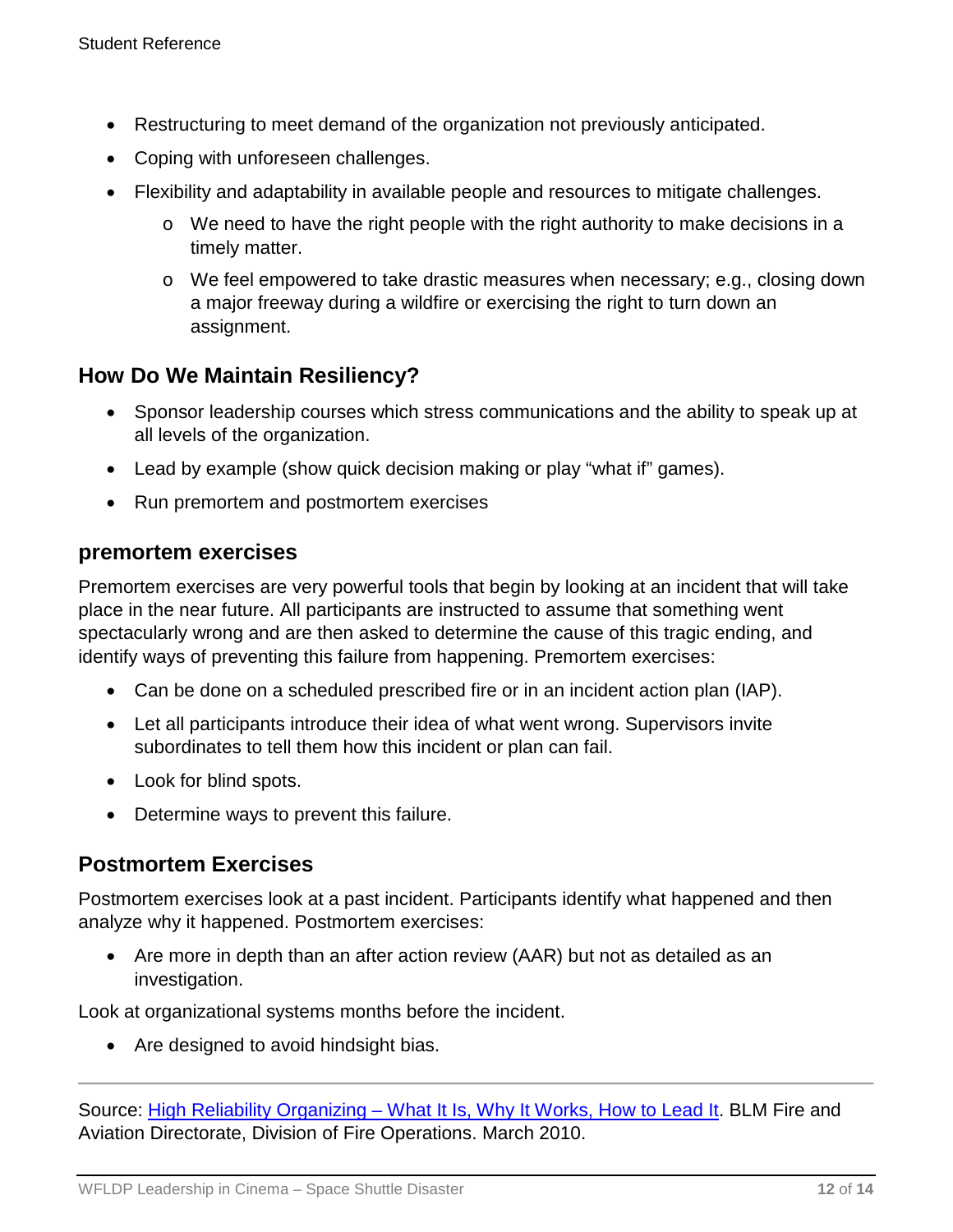# **Space Shuttle Disaster**

### **Guided Discussion**

- 1. What is meant by the term "high reliability organization" (HRO)?
- 2. What are the five basic principles/characteristics of HROs?
- 3. What are the pillars of a safety culture?
- 4. How did NASA's organizational culture and structure contribute to the Columbia accident?
- 5. What was NASA's number one priority for human space travel? Did focus on this priority become blurred with other objectives? If so, what caused the blur? How is this similar or different from your experiences in wildland fire?
- 6. What are you doing on your local unit to promote a safety culture? Are there areas of improvement and lessons learned from watching the video and reading the literature that will benefit your organization?
- 7. Respectfully discuss the following statements in relation to wildland fire. How does attitude and culture affect the organization?
	- "The successes of the past, the report [the CAIB] tells us, had generated a culture of complacency, even hubris. NASA had become an arrogant organization that believed it could do anything." (cf. Starbuck and Miliken, 1988, as cited in Public Administration Review, November/December 2008)
	- The Apollo era created at NASA an exceptional "can-do" culture marked by tenacity in the face of seemingly impossible challenges." (CAIB 2003, 101 cited in Public Administration Review, November/December, 2008)
	- "The 'can do' attitude of supervisors and firefighters led to a compromising of Standard Firefighting Orders and a lack of recognition of the 18 Watch Out Situations." (South Canyon Fire Investigation—Executive Summary, 1994, p. 3.)
- 8. Moments after Columbia is determined to have broken apart in flight, Flight Director Leroy Cain locks Mission Control's doors and ceases all communication with the "outside" world (27:22 – 28:02). As a fire leader, how would you handle a sensitive situation such as this? Discuss in your groups ways to minimize the impact of social media when an accident or incident within an incident occurs. What is your local procedure for such events?
- 9. Sean O'Keefe stated, "Ironically, in November of 2002, we actually conducted an exercise where we activated a board. We had listed all the members of the board who would be involved in an investigation and so on. And the day this happened [referring to the actual Columbia disaster], at about 9:30, that plan was activated. (28:59 – 29:17)" What type of exercise was conducted? Do you conduct these types of exercises on your local unit?